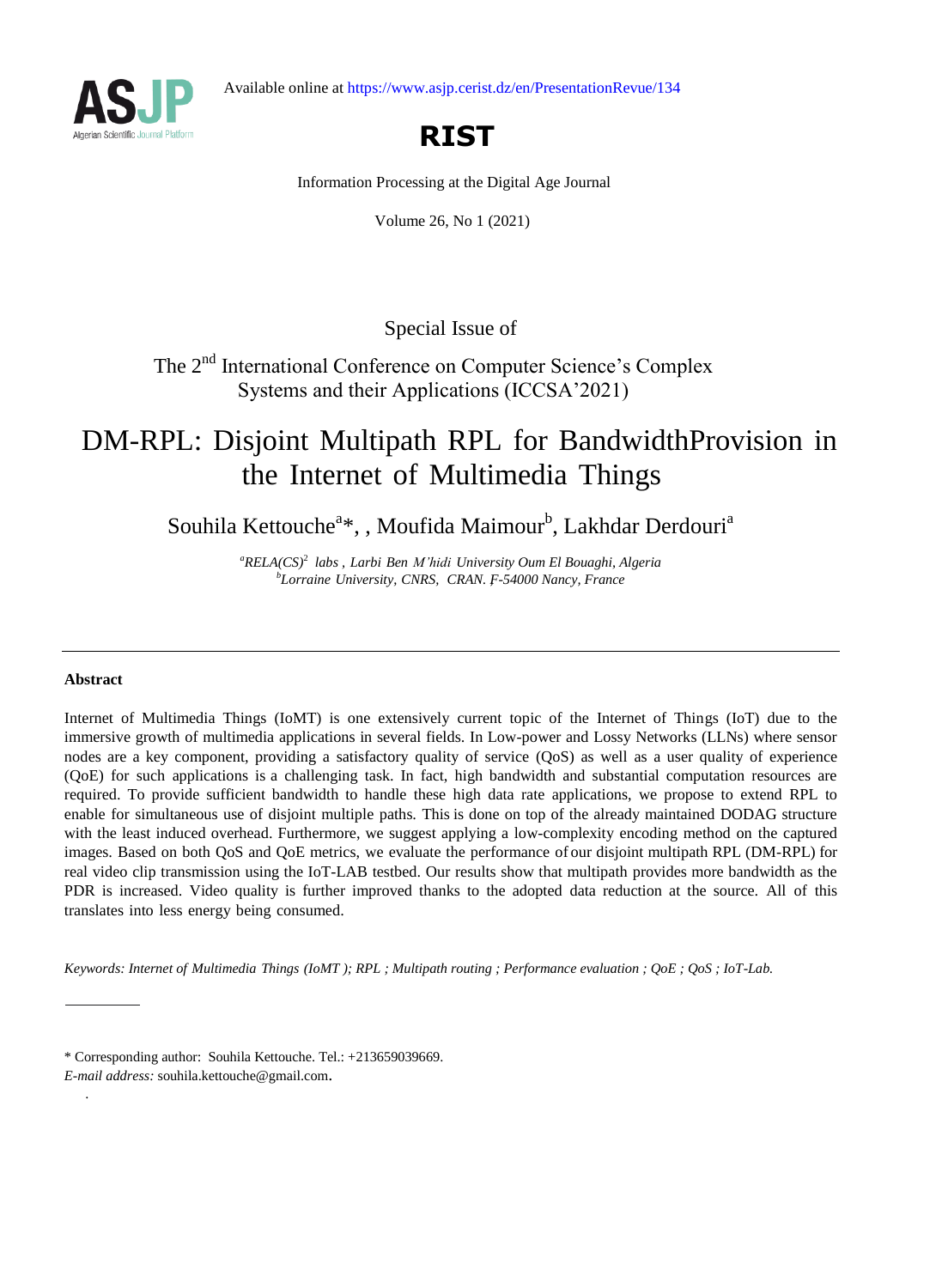#### **1. Introduction**

The Internet of Multimedia Things (IoMT) has undergone an unprecedented development these last years. This is confirmed by the massive use of multimedia applications in various fields such as smart homes and industrial monitoring. However, IoMT has stringent requirements compared to traditional IoT in terms of quality of service (QoS) as well as quality of experience (QoE). When it comes to handle multimedia applications characterized by their high data rate in wireless sensor networks (WSN), one of the basic building blocks of the IoT, the problem becomes more challenging because of their constrained resources.

RPL is the IETF standardised IPv6 Routing Protocol for low-power and lossy networks (LLNs) where directed-oriented acyclic graphs (DODAG) rooted at the sink are maintained, Alexander et al., 2012. An objective function is used by each node to select its preferred parent toward the root node. Two objective functions namely, ETX, De Couto et al., 2003 and OF0 (hops number) are predefined. Despite the fact that RPL almost meets the requirements of LLNs to handle scalar data routing, it is still far from being able to allow real time streaming of video flows as it was mainly designed for low data traffic network, Kettouche et al., 2019. To handle multimedia applications, some researchers proposed new objective functions based on energy Alvi et al., 2015; Mortazavi and Khansari, 2018 or free bandwidth, Bouzebiba and Lehsaini, 2020. The proposed objective functions allow better behaviour when compared to predefined ones. However, the performance evaluation in both Alvi et al., 2015 and Bouzebiba and Lehsaini, 2020 does not consider real video traffic and the user QoE is not evaluated either. As for Mortazavi and Khansari, 2018, simulations are based on H. 264 multimedia trace, Seeling et al., 2004. Nonetheless, H. 264 compression is not adapted to low-power video sensors, Sarif et al., 2015. Besides, the user QoE has not been assessed.

Multipath routing, Maimour, 2018a has emerged in the last decades as a promising solution to provide sufficient bandwidth to handle high data rate flows. Extending RPL to allow for multipath routing has already been considered in the literature mainly to balance traffic among bottleneck nodes, Iova et al., 2015; Moghadam and Taheri, 2014; Zhu et al., 2017 improve data transmission reliability through replication, Lagos Jenschke et al., 2021 or mitigate congestion ,Tang et al., 2016; Lodhi et al., 2017; Wang et al., 2018. The above multipath extensions are targeted to scalar data reporting and mostly make use of braided (non-disjoint) paths. More recently, Bouacheria et al., 2020 leverage the RPL multi-instance opportunity to build multiple paths to enhance video delivery in the IoMT. A priority-based strategy is implemented where high priority frames are routed via the instance maintained using link quality as a metric and the low priority ones via the instance with the shortest path. They mainly showed by simulation that the disjoint multipath is more suitable to video delivery when compared to single and non-disjoint RPL variants.

Since a wireless network capacity is limited even with multipath routing, it still remains difficult to provide sufficient bandwidth able to satisfy the requirements of data intensive applications such as IoMT ones. Low complexity in-network data reduction is more than necessary to lower transmissions and the corresponding energy expenditure. Widely used standard video encoding techniques based on motion estimation algorithms such as MPEG-4, H.263 or H.264 are not suitable for sensor nodes, Sarif et al., 2015. In this paper, we aim to handle video delivery in the IoMT by addressing both facets of bandwidth scarcity problem. First, we propose a new algorithm to obtain disjoint multiple paths in RPL. Our extension does not leverage the multi-instance opportunity provided by RPL as in Bouacheria et al., 2020. Instead, it uses existing RPL control messages to insure disjointness through the use of the IDs of the last hop nodes toward the DODAG root. Second, we make use of low-complexity video encoding more adapted to LLNs to reduce the amount of transmitted data. Our performance evaluation considers both QoS and QoE metrics and is carried on a real WSN testbed (IoT-LAB Adjih et al., 2015). To the best of our knowledge, this is the first work that evaluates video transmission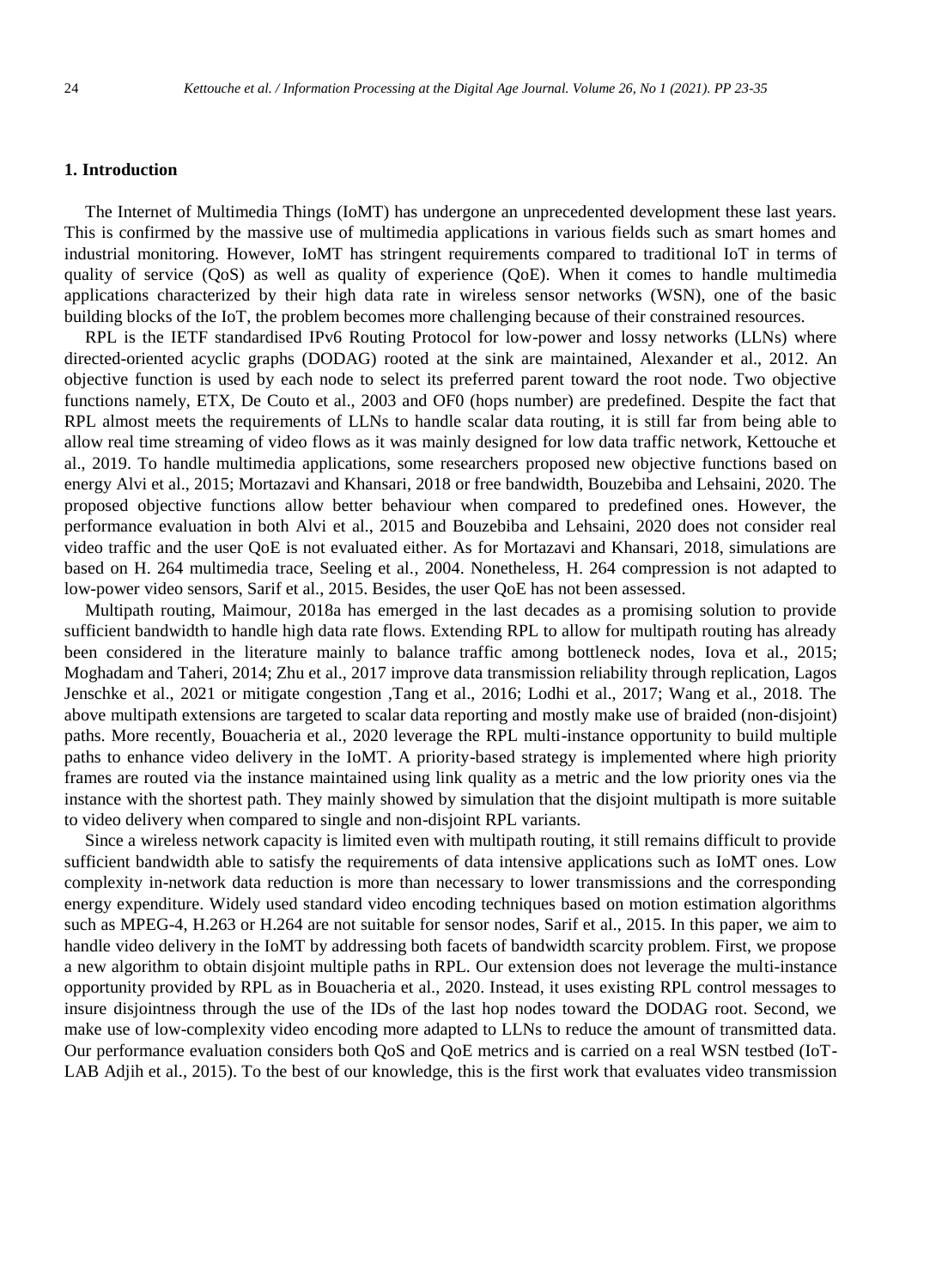using multipath RPL on top of a real testbed with real video streams emulation. In this paper, we begin by presenting our disjoint multipath RPL (DM-RPL) protocol in Section II. Afterwards, the compression method is presented in Section III. The experimental scenario and the obtained results are discussed in Section IV before concluding.

#### **2. DISJOINT MULTIPATH RPL (DM-RPL)**

The IoMT is made of a large number of small low-power devices that integrate sensors with on-board processing and wireless communication capabilities. Some of these devices ideally placed at strategic positions, are equipped by video cameras to provide richer and more informative data on an area of interest. These sensor nodes are generally in charge of reporting information to a central gateway called the *Sink*. This delivery model is known as *convergecast* or multipoint to point communication. A WSN can be modelled as a unidirected connected graph *G*(*V, E*) composed of a set of sensor nodes *V* and a set of links *E*. We consider the use of RPL to establish and maintain a DODAG structure rooted at the Sink  $r \in V$ according to an appropriate objective function. This is achieved through the use of ICMPv6 packets called *DODAG Information Objects* (DIO). Based on the DODAG structure, each node *v* maintains a list of parents, one of which is designated as the preferred parent noted  $\pi(v)$ . A node willing to transmit data to the Sink, sends packets to its preferred parent. Let  $T(V, E_T)$  be the spanning tree of *G*, rooted at the Sink (*r*), obtained by considering only links to preferred parents in the RPL DODAG rooted at *r*. We define the *depth* of a node (*d*) as the length (number of hops) of its tree path to the root. The tree root has a depth  $d(r) = 0$  and a non-root node  $v \in T$  has a depth  $d(v) = d(\pi(v)) + 1$ . We call a *subtree* each tree rooted at a node  $v \in T$  where  $\pi(v) = r$  or equivalently  $d(v) = 1$ . The subtree rooted at *v* is noted  $T_v$  and *v* is designated as a *subroot*.

When dealing with high data rate applications, it is worth remembering the important limitations of LLNs. The available bandwidth is insufficient with respect to the requirements of these applications. In an attempt to provide additional bandwidth, we suggest to leverage simultaneous transmissions on multiple disjoint paths. To do so, we propose to extend monopath RPL to allow for simultaneous use of multiple disjoint paths without incurring much more overhead. The resulting protocol is called Disjoint Multipath RPL (DM-RPL). Paths disjointness from two nodes  $u$  and  $v$  to  $r$  using tree  $T$  child-parent links is guaranteed if these nodes belong to two different subtrees i.e.  $u \in T_{t}$  and  $v \in T_{t}$  with  $t_u \neq t_v$ . For a given source *s*, the default path is the one that follows the preferred parent at each hop. To get other paths that are disjoint, the source has to choose alternate parents that belong to different subtrees. In order to enable a node to identify the subtree to which belong each of its parents, one need to propagate the ID of each subroot downward. This is achieved by piggybacking this information in a field of DIO messages intended for this purpose we call *PID* (Path ID). It is initialized to zero in the initial DIO advertised by the DODAG root. Upon the reception of a DIO message from the DODAG root, a subroot inserts its ID in the *PID* field before advertising the obtained DIO to its neighbors. When a regular node (other than root and subroots) receives a DIO message with non-zero *PID* field, it broadcasts it as it is. Based on the DIO information, a regular node updates its parents list as suggested by default RPL except that it records the *PID* of each of them. When the above process converges, each node in *G* will learn the ID of its subroot which is the last crossed node before last hop as well as the potential parents leading to the root via disjoint paths.

Figure 1 illustrates how DM-RPL maintains multiple disjoint paths based on the DODAG structure and the subroot ID propagation downward using DIO messages. The DODAG root *r* broadcasts a DIO message with a zeroed *PID* field. Each of the subroots i.e. nodes 1, 2 and 3, chooses *r* as its preferred parent and puts its own ID in the *PID* field before broadcasting the resulting DIO. The other nodes (4, 5, 6 and 7), on the reception of a DIO, update the list of their parents. In each lower part of the circle representing a node, is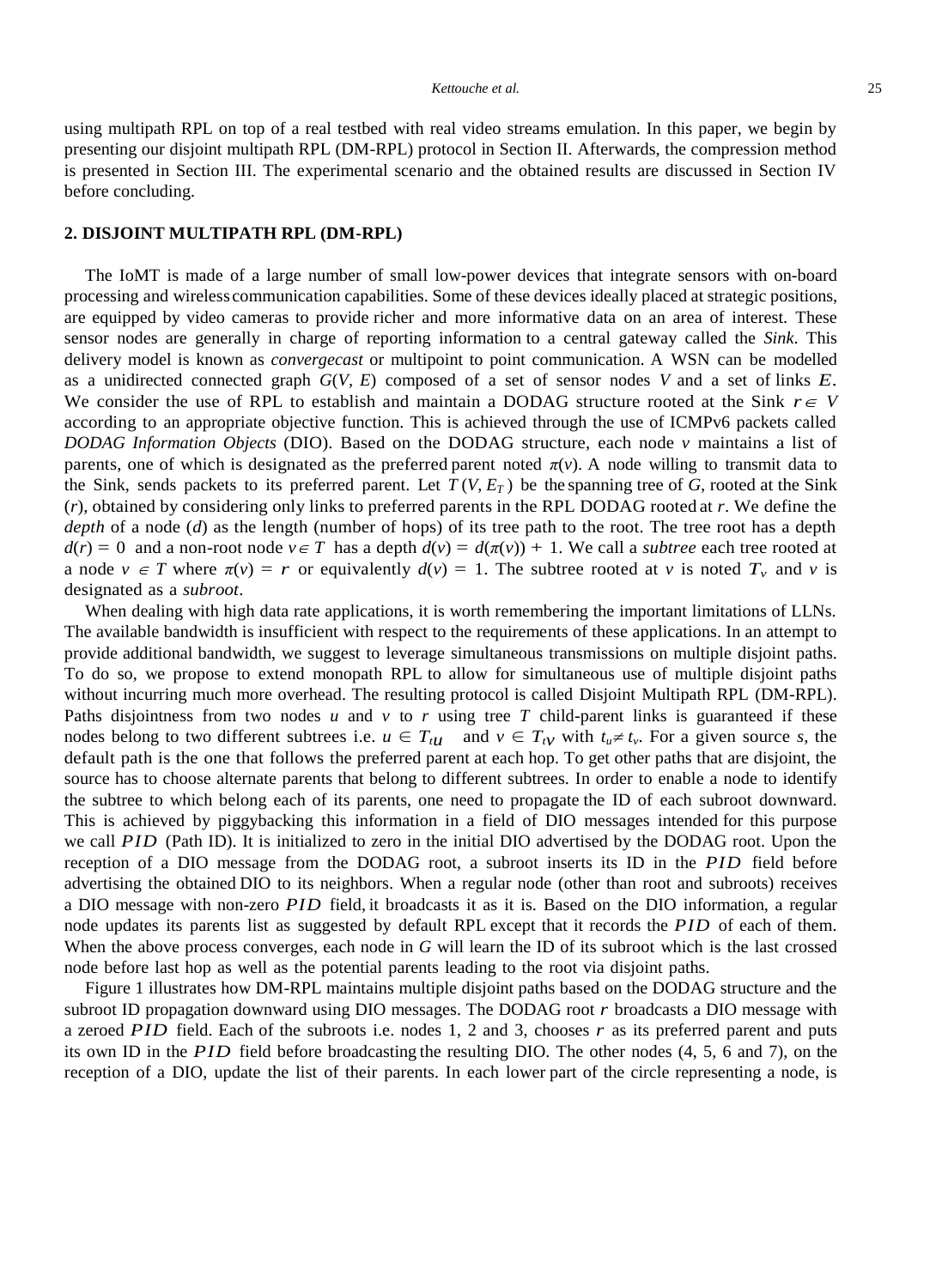given the list of the *PID*s maintained where the first is the one related to the preferred parent. As depicted, node 4, for instance, has two disjoint paths via 1 and 2 respectively. For node 7, there are three possible paths highlighted in yellow for the primary one (via the preferred parent) and in green for the two alternative paths.



Fig. 1. Illustrative example

#### **3. Low Complexity Video Compression**

Since an LLN network capacity is limited even when multiple paths are involved, it still remains difficult to provide sufficient bandwidth able to satisfy the requirements of data intensive applications such IoMT ones. Having sensors to deliver all the captured visual data is inefficient and has to be avoided. Bidai and Maimour, 2014 showed that multipath routing allows doubling the overall throughput. However, an acceptable video quality was difficult to obtain even when capturing and transmitting at only 6 fps a grey-scale low resolution video clip compressed using MPEG-4. As a result, in-network data reduction is more than necessary to lower transmissions and the corresponding energy expenditure. As already stated, MPEG-4 is not suitable for sensor nodes. Even JPEG low complexity still image compression algorithm is not very beneficial in terms of power consumption. This is mainly due to the discrete cosine transform (DCT) stage which consumes at least 60% of the whole power encoder, Taylor et al., 2002; Suseela and Phamila, 2018. In order to suite the constrained nature of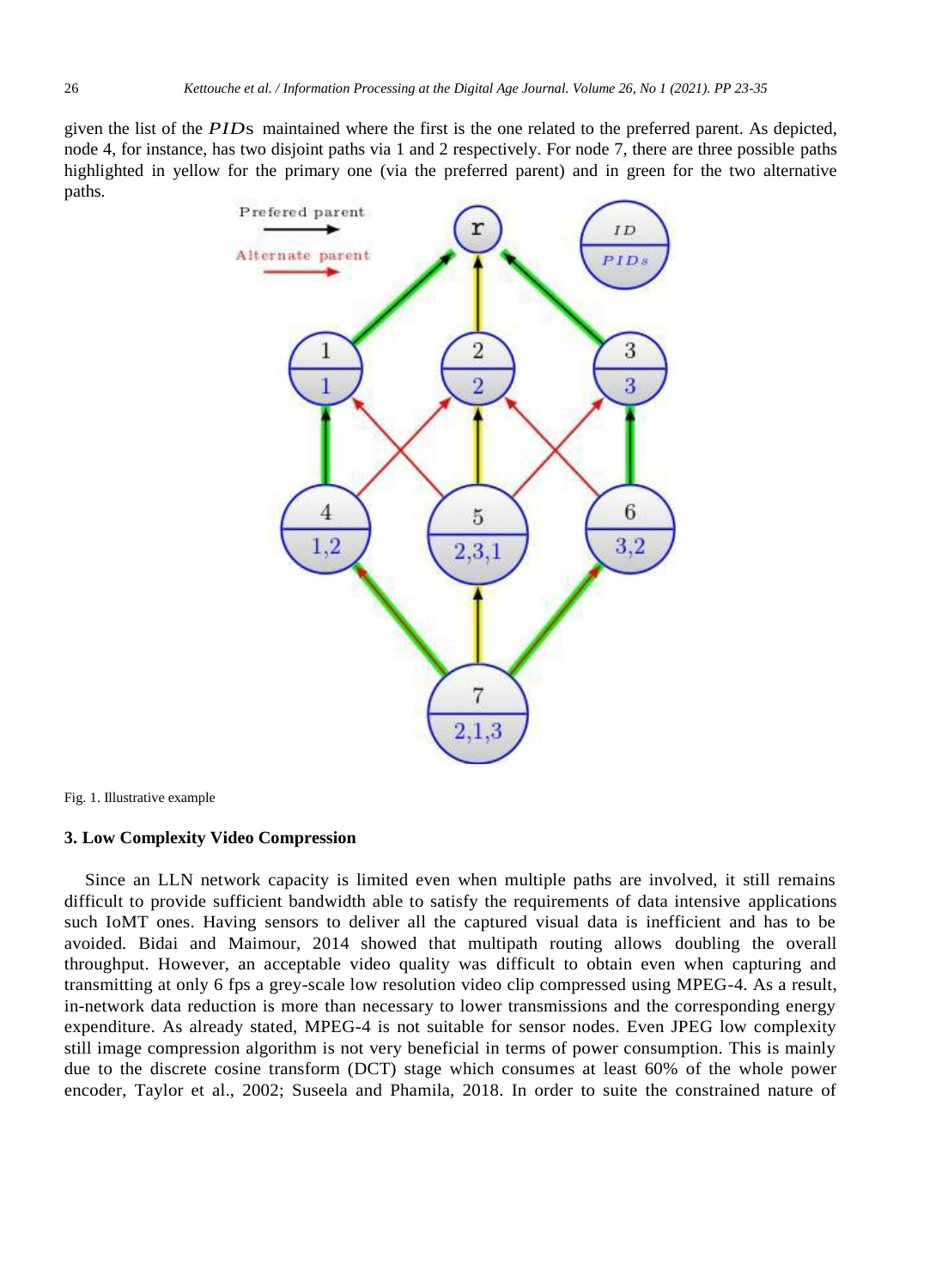#### *Kettouche et al.* 27

processing resources of low-power motes, we suggest to use a low complexity image compression provided by SenseVid, Maimour, 2018b, a video transmission and evaluation tool that considers LLNs specific characteristics.

A captured image is either intra-coded (M-frame) or inter-coded with respect to the previous M-frame in which case it isreferred to as an S-frame. Whether a given frame is M- or S-encoded depends on the GOP coefficient (*g*). If  $MSE \leq g^2$  where MSE is the mean square error with respect to the previous Mframe, then the frame is S-encoded; otherwise, it is M-encoded. When  $g = 0$  then all the frames are Mencoded. Increasing its value results in more S-frames and thus reduces the data rate. In what follows the process of encoding is detailed for each frame type.

#### *3.1. Main Frame Encoding*

Figure 2 shows the different steps of an M-frame encoding process. First, the image is decomposed into blocks of  $8 \times 8$ . Then, a fast pruned DCT called binDCT-C is applied on each block with a triangular pattern. Only coefficients located at the upper left triangle of side length  $\rho \leq 8$  are considered. The resulting DCT block coefficients are quantized using the JPEG standard quantization matrix. Trade-off between quality level and compression rate can be obtained by selecting a proper quality factor (QF) that allows adjusting the quantization matrix values. An image visual quality ranges from the poorest  $(QF = 1)$  to the best quality ( $QF = 100$ ). The obtained block is then linearized following a zigzag scan before applying a lossless entropy encoding. The default entropy coder in SenseVid consists in coding all coefficients using exponential-Golomb code, Teuhola, 1978.



Fig. 2. M-frame block encoding sequence ( $\rho = 4$ ).

### *3.2. Secondary Frame Encoding*

As shown in Figure 3, a secondary frame is inter-coded with respect to the previous main frame i.e. only blocks of the difference between the current frame and the previous M-frame are considered. To further save video sensors and network resources, a filtering and a thresholding operations are consecutively applied. Difference blocks (*D*) with the least values that satisfy  $\Sigma d_{ij}^2/64 < 650$  are ignored. The retained blocks with difference values less than  $\theta$  are zeroed where  $\theta$  is the *threshold* similarity parameter. The rationale behind this is that  $\sum d_{ij}^{2}/64 < 650$  corresponds to a  $PSNR < 20$  dB, the level below which the reconstructed block is considered of bad quality. Finally, a lossless entropy encoding is applied on the resulting non-null blocks. Note that since not all blocks are transmitted, blocks sequences have to be specified in the packet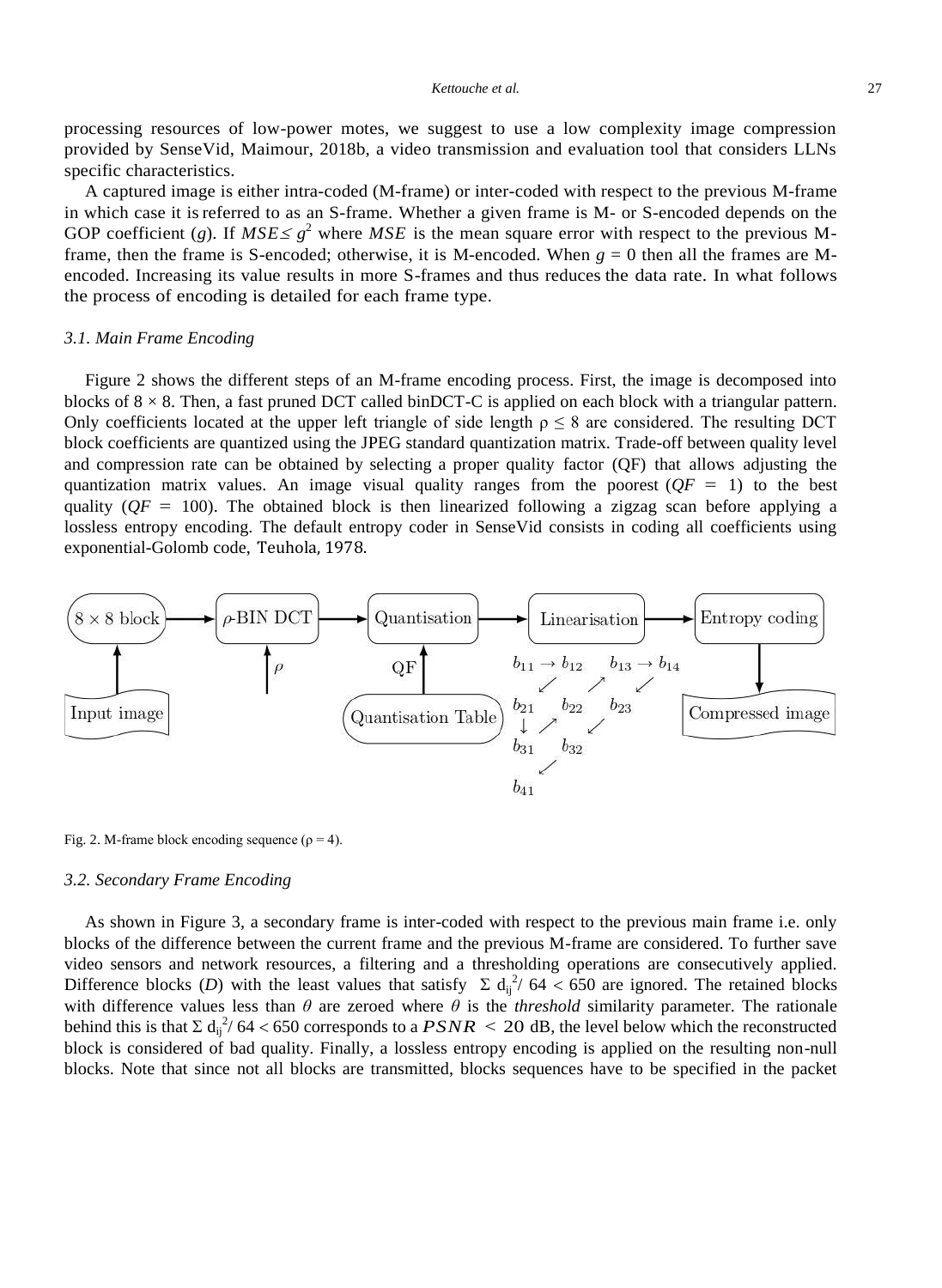header. The sequence number of the first block of a packet is given as it is. A subsequent sequence is encoded using the difference with the respectto the previous one.



Fig 3. S-frame encoding sequence.

#### **4. EXPERIMENT RESULTS**

Our experiments are made using IoT-LAB, Adjih et al., 2015, a very large scale open experimental IoT testbed composed of 2728 static and mobile nodes distributed over six different sites in France (Strasbourg, Grenoble, Lille, Paris Saclay and Lyon). Three types of nodes, equipped with different micro-controllers and wireless communication chips, are provided namely, M3, A8 and WSN430 nodes. IoT-LAB can be accessed through a web portal or using provided command-line tools. Additionally, it offers a hosted environment on SSH front-ends with pre-installed command-line Tools and target architectures cross-compiler tool chains. It allows to retrieve experiments results and to access devices serial ports.

In order to assess the performances of our disjoint multipath routing, we extended the RPL implementation provided in the Contiki IPv6 network stack. The last two bytes of the IPv6 address of a node in IoT-LAB testbeds are used as an ID. Its uniqueness is ensured by the fact that only, the last 16 bits are varied in the IPv6 address assignment and subnetting. In DM-RPL, this 16-bit ID is used to identify possible disjoint paths. The unused 7*th* (*Flags*) and 8*th* (*Reserved*) bytes of the DIO packet are chosen to constitute the *PID* field.

To carry out our experiments, we used M3 nodes1 installed in the F4 corridor of Grenoble site. Figure 4b shows the 15 used nodes and represents a possible tree structure in which the links are those connecting each node to its best parent. Since IoT-LAB does not provide video sensors, we emulate the transmission of a real video clip (by the node 207 to the root 240) using a traffic trace file (st-packet) generated by SenseVid. As shown in Figure 4a, a python script (client.py) gives transmission instructions to the source node. The RPL-UDP sender and receiver modules are modified to enable the former to send packets according to the instructions and the latter to retrieve the list of received packets to be stored in a receiver trace file (rt-packet). Based on this latter, SenseVid (see Figure 5) reconstructs the video received images and generates QoE video related metrics, namely, PSNR and SSIM. The PSNR between the sent and the received possibly distorted video frame is computed using:

$$
\rho = 20 \log \frac{v_{peak}}{MSE}
$$

where *MSE* is the mean square error and *Vpeak* is the maximum possible pixel value. The SSIM metric is computed as follows: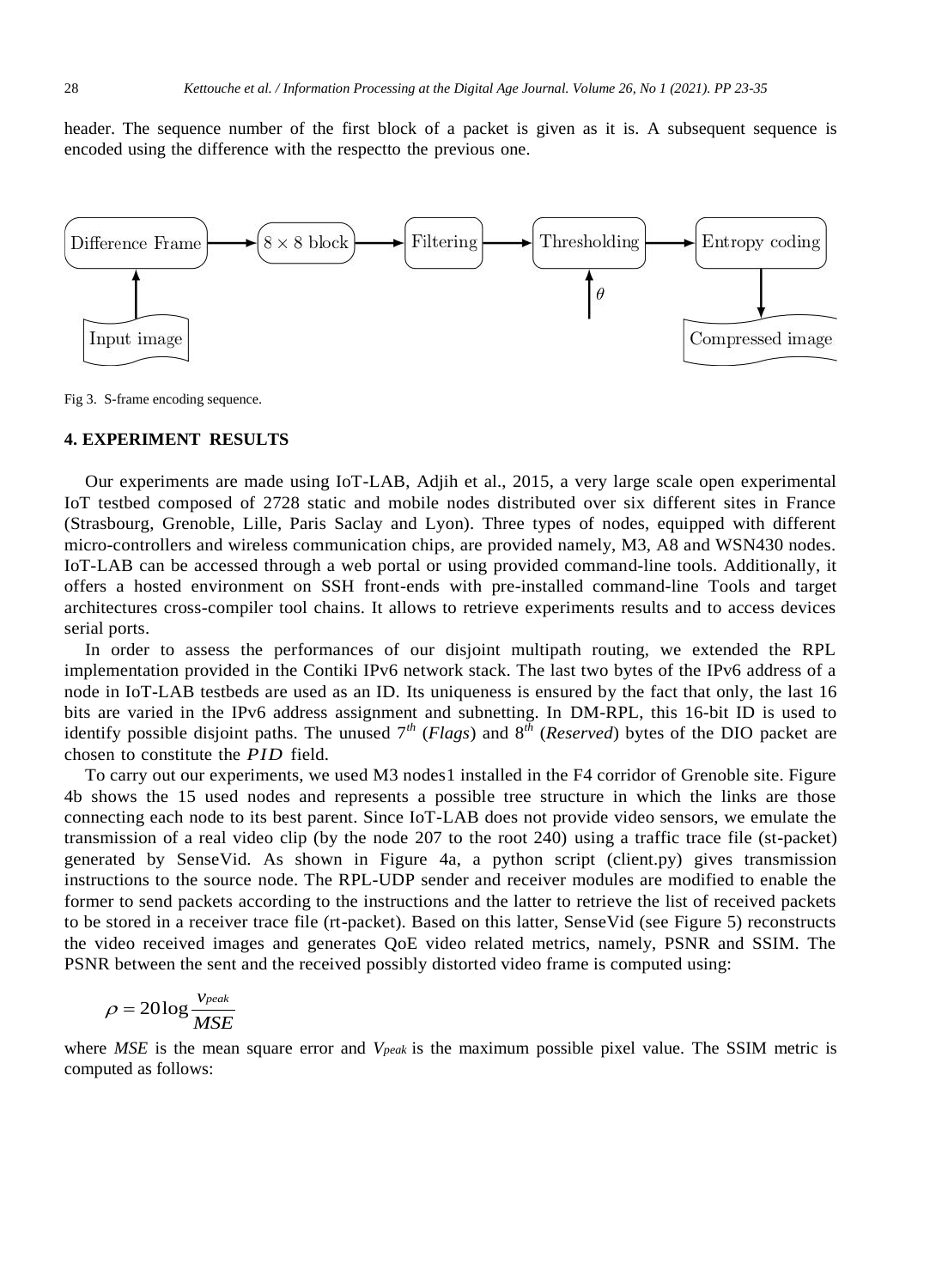

Fig. 4: IoT-lab Experiment Setup (a) IoT-LAB interface with SenseVid (b) Tree Sample.

We compare the performance of DM-RPL with default RPL and focus on the impact of increasing images frequency capture on their real time transmission. To do so and coping with LLNs constraints, we consider the transmission a given number ranging from 9 to 18 grey-scale images extracted from the original 300 ones of the hall monitor video clip (trace.eas.asu.edu/yuv/index.html). Moreover, these images are down-sampled to a resolution of 128x128. We consider transmitting images encoded independently of each other (Mencoded) as well as the case of including some S-frames where the GOP coefficient *g* is set to 15 in order to reduce the data transmission rate as shown in Table 1. Used parameters are regrouped in Table 2. Each experiment is repeated at least 10 times to avoid fluctuation and obtained results are presented using box plots to show the distribution of obtained values of the metric of concern. A segment and a small black square inside each rectangle shows the median and the mean values respectively.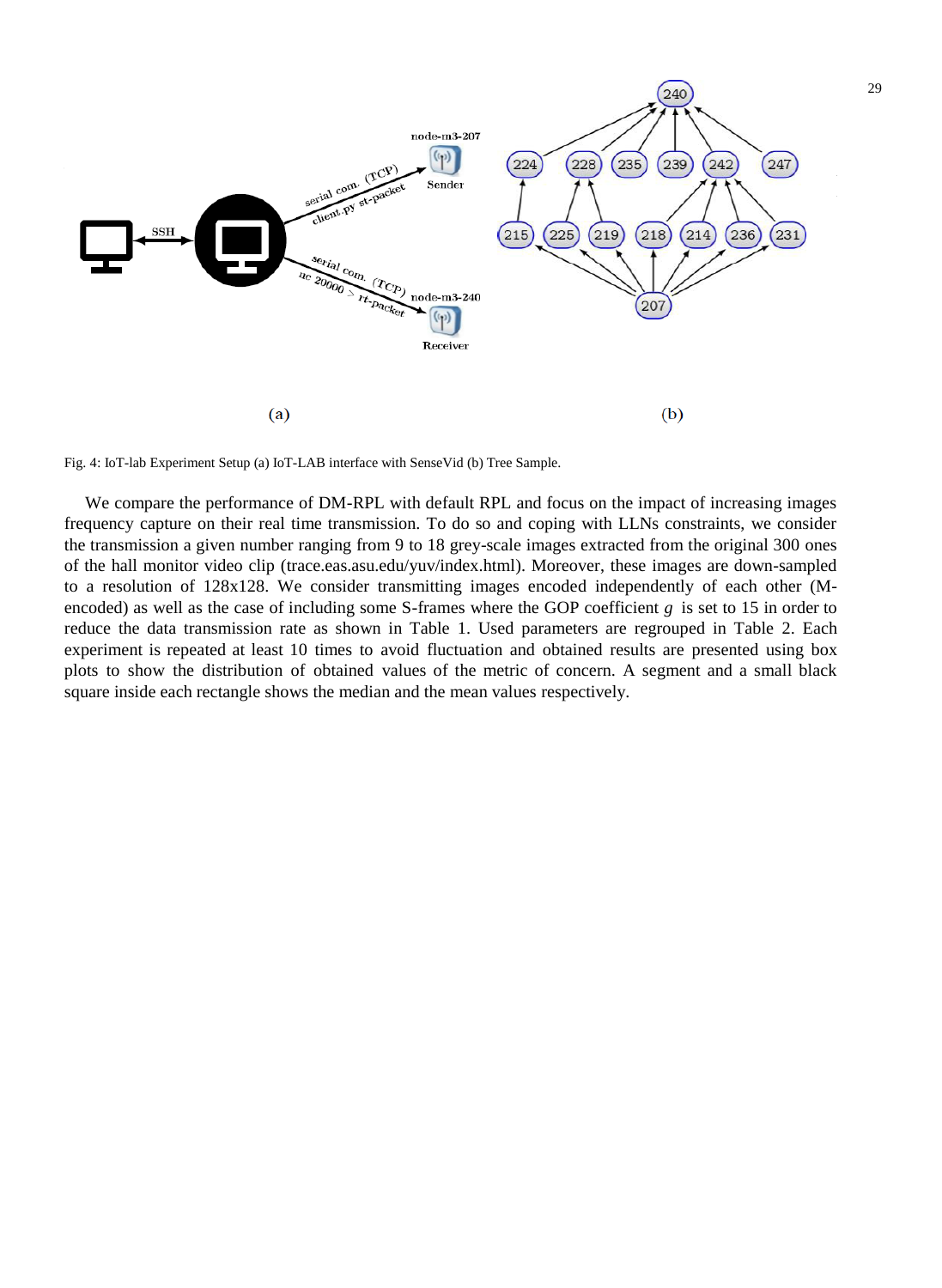

Fig. 5. SenseVid Architecture (redrawn from Maimour, 2018b)

Table 1. Transmitted video characteristics

| Images<br>numbers | ref. PSNR<br>(dB) | ref. SSIM       | Compression<br>ratio (bpp) | transmission<br>rate (kbps) | Packet to send  | Frame sequence when $g=15$ |
|-------------------|-------------------|-----------------|----------------------------|-----------------------------|-----------------|----------------------------|
|                   | $g=15$<br>$g=0$   | $g=0$<br>$g=15$ | $g=0$<br>$g=15$            | $g=15$<br>$g=0$             | $g=0$<br>$g=15$ |                            |
| 9                 | 29.50             | 0.9081          | 0.57<br>0.66               | 7.8<br>6.73                 | 99<br>90        | <b>MMMMSMSMS</b>           |
|                   | 28.52             | 0.8980          |                            |                             |                 | <b>MMMMSMMSMSM</b>         |
| 12                | 29.50             | 0.9010          | 0.57<br>0.66               | 10.40<br>8.98               | 132<br>116      | <b>MSMMMMSMSMSSM</b>       |
|                   | 28.81             | 0.8997          |                            |                             |                 | <b>MSMMMSMSSMSMSSMSSMM</b> |
| 15                | 29.50             | 0.9077          | $0.66 \quad 0.52$          | 13.01<br>10.32              | 165<br>140      |                            |
|                   | 28.05             | 0.8959          |                            |                             |                 |                            |
| 18                | 29.50             | 0.9078          | 0.51<br>0.66               | 11.94<br>15.6               | 198<br>162      |                            |
|                   | 28.31             | 0.8960          |                            |                             |                 |                            |

Table 2. Experimental Setup

| Number of sensors (including the root) | 15                    |  |  |
|----------------------------------------|-----------------------|--|--|
| Testbed site                           | <b>INRIA Grenoble</b> |  |  |
|                                        |                       |  |  |
| Experiment duration                    | $10 \text{ min}$      |  |  |
| operating system                       | Contiki OS            |  |  |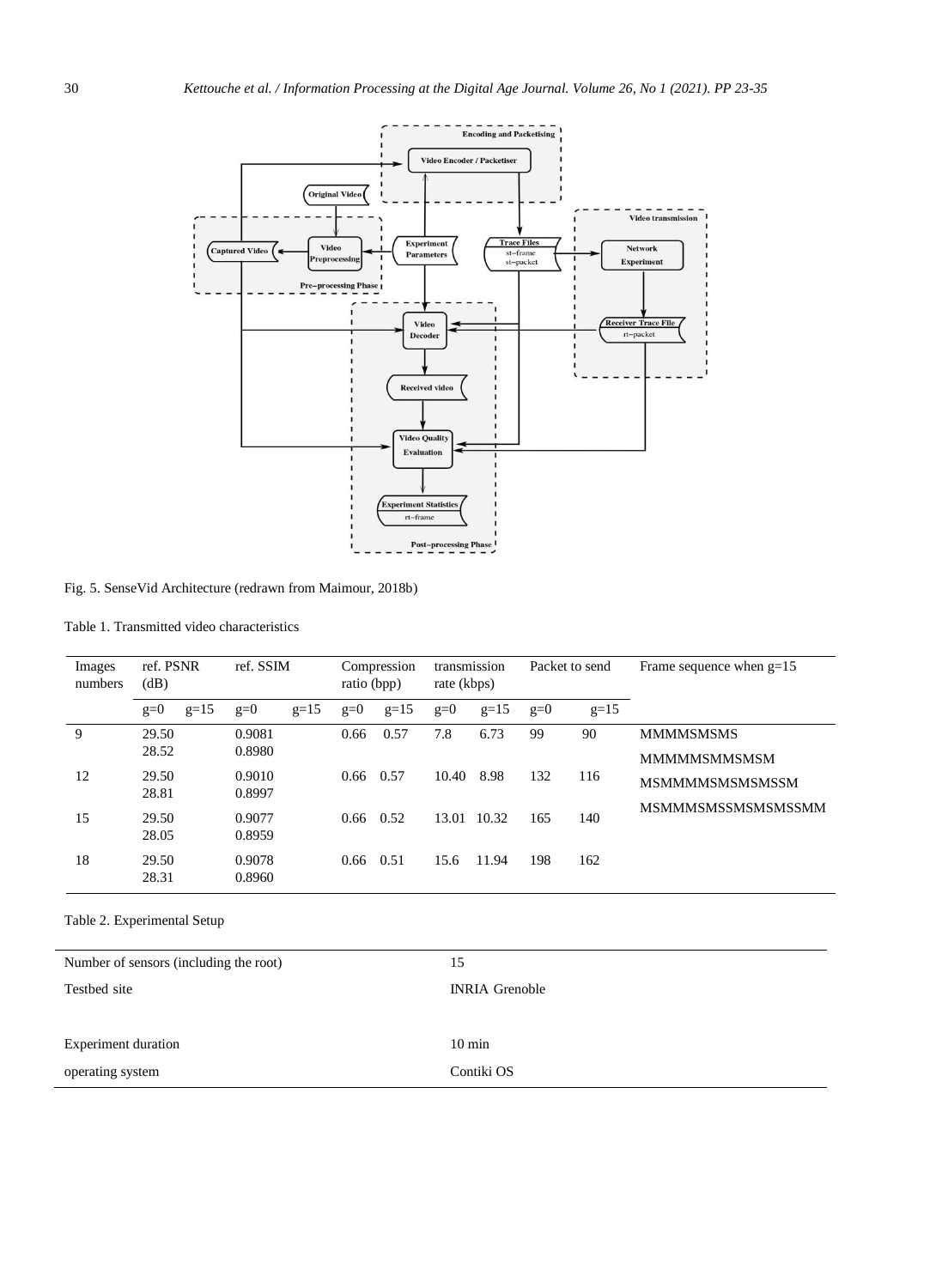| Sensors type.                   | M3 open nodes              |  |  |
|---------------------------------|----------------------------|--|--|
| Packet maximum payload          | 128 Bytes                  |  |  |
| Transport protocol              | <b>UDP</b>                 |  |  |
|                                 |                            |  |  |
| Routing protocol                | (IPv6) RPL, DM-RPL         |  |  |
| RPL objective function          | <b>ETX</b>                 |  |  |
| DIO maximum interval            | 17.5 min                   |  |  |
| DIO minimum interval            | 4 sec                      |  |  |
|                                 |                            |  |  |
| MAC.                            | CSMA / link - layer bursts |  |  |
| Radio Duty Cycling              | ContikiMAC                 |  |  |
| Channel check rates (Hz)        | 128                        |  |  |
|                                 |                            |  |  |
| transmission power              | 0 <sub>dbm</sub>           |  |  |
| reception sensitivity           | $101$ dBm                  |  |  |
|                                 |                            |  |  |
| Video duration                  | 12 seconds                 |  |  |
| Frame resolution                | 128x128                    |  |  |
| Number of captured images.      | 9, 12, 15, 18              |  |  |
| GOP Coefficient (g)             | 0, 15                      |  |  |
| Quality Factor.                 | 5                          |  |  |
| <b>DCT</b>                      | Triangular BIN DCT         |  |  |
| DCT triangle side length $\rho$ | 8                          |  |  |

Although, our multipath extension allows building more paths, we conducted our experiments using only two paths. The obtained results and lessons learnt using two paths can be generalised to more paths and are expected for a future work. We first consider the packet delivery ratio (PDR) obtained by RPL (1 path) and DM-RPL (2-path) with the two sequences of frames (*g*0 and *g*15). As expected, Figure 6 shows a decreasing PDR when increasing the number of images to transmit due to a higher number of packets to transmit in a limited time window. Based on the mean PDR, DM-RPL outperforms RPL regardless of the transmission rate. DM-RPL is able to provide more bandwidth thanks to splitting the data flow on the two disjoint paths. Reducing the required bandwidth by inter-coding some of the frames (*g*=15) allows to achieve better performances in terms of PDR when compared to the case where all frames are intracoded (*g*=0). This observation is validfor both RPL and DM-RPL.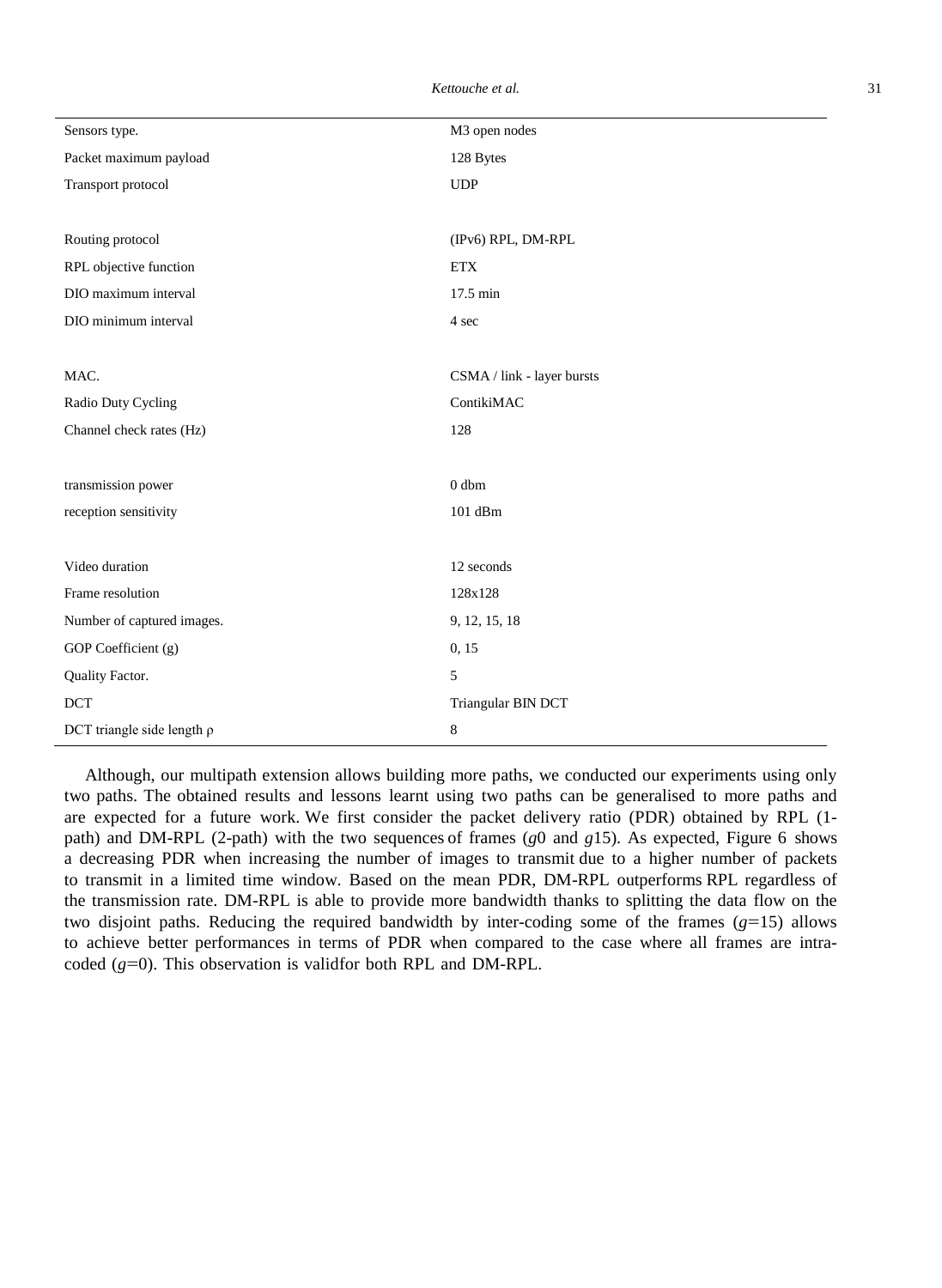

Fig. 6. PDR (a) distribution (b) mean values

Transmission rate reduction thanks to the introduction of S-frames leads to lower quality of images when compared to the use of only M-frames as shown by the obtained reference PSNR and SSIM given in Table 1. Hence, the quality of the received images has to be considered in the evaluation. Figure 7 shows both mean and distribution plots of the obtained PSNR and SSIM of the received images as reconstructed by SenseVid considering the incurred packet losses. Triangles in the candles curves depict the reference PSNR and SSIM. Once again, the quality is getting worse when increasing the transmission rate. The images quality is still fair  $(PSNR > 20)$  for the evaluated schemes provided that the number of frames does not exceed 12. When using two paths along with more data reduction (2-path, *g*15), the quality remains acceptable even for the highest rate i.e. 18 frames captured and transmitted in real time. Note that the obtained PSNRs and SSIMs are higher when  $g=15$  compared to  $g=0$  even if the corresponding reference values are better in the latter case.

Figure 8 shows samples of the frame 3 when 12 images are captured and transmitted. The rightmost image is the one transmitted by the source. The others are those received by the Sink when using the four evaluated schemes. Data reduction strategy is profitable mainly when two paths are used where both PSNR and SSIM are improved.

Figure 9 plots the average consumed power for the different evaluated schemes when varying the number of captured frames.The results show that DM-RPL exhibits lower energy consumption compares to RPL. This is due to the fact that in DM-RPL, the traffic load is balanced on two paths. Thus, experimenting a lower number of packet losses which reduces the amount of MAC level retransmissions leading to lower energy expenditure.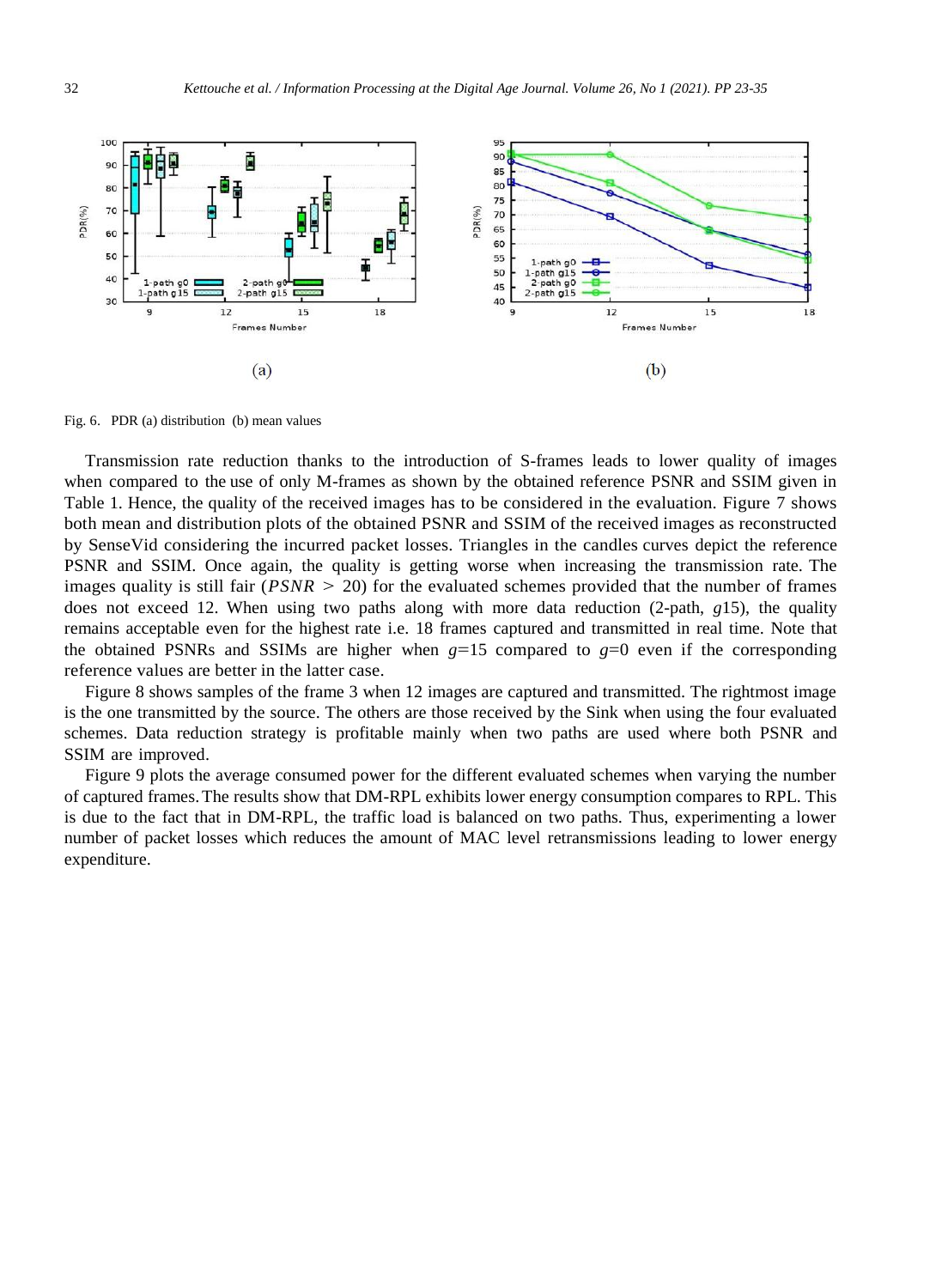

Fig 7. Obtained Images Quality (a) PSNR distribution, (b) PSNR mean, (c) SSIM distribution, (d) SSIM mean.



PSNR=29.530 SSIM=0.907

(b)  $1$ -path,  $g=0$ PSNR=20.1803  $SSIM=0.747$ 

 $(c)$  2-path,  $g=0$ PSNR=22.1850  $SSIM=0.802$ 



(d) 1-path,  $g=15$ PSNR=19.819  $SSIM=0.767$ 



(e)  $2$ -path,  $g=15$ PSNR=24.319  $SSIM=0.850$ 

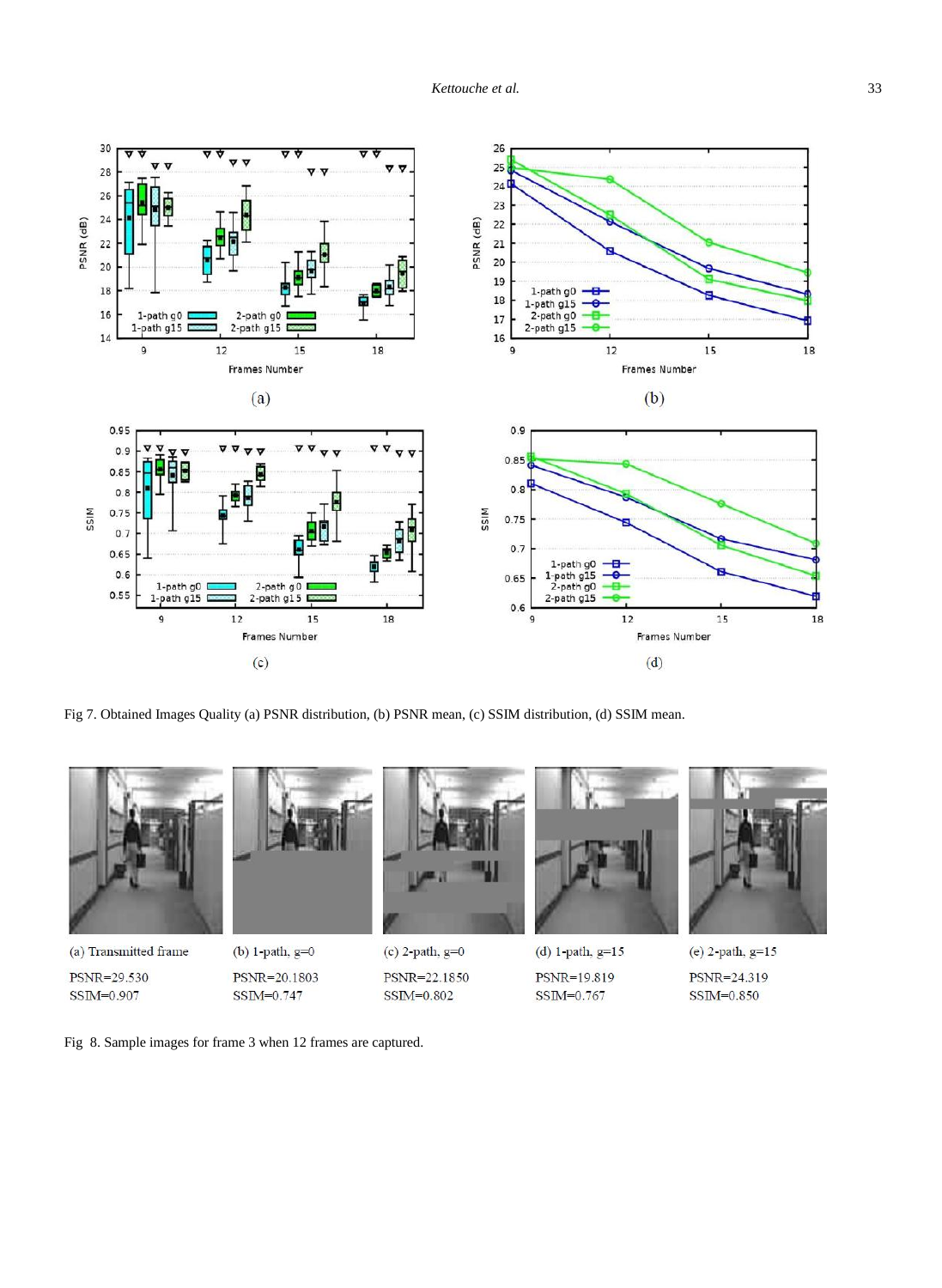

Fig 9. S Mean Power Consumption.

#### **5. Conclusion**

In an attempt to handle multimedia traffic in constrained LLNs, we propose to extend RPL such that multiple disjoint paths can be maintained and used by video sensors. Moreover, we leverage low complexity compression techniques to cope with limited sensors resources. We carried out experiments using real WSN testbed and real video clip transmission. Both QoS (PDR and energy) and QoE (PSNR and SSIM) were adopted to assess the added value of our proposal. We mainly showed that using two paths allows providing more bandwidth such that the amount of successful transmissions is improved. Our used data reduction technique allows additionally for better images quality. Energy consumption is also improved.

Despite the obtained results, there is still a way to go to enhance the received images quality mainly when increasing the capture frequency. As a future work, we expect to improve our multipath strategy to increase the probability of finding more than one path with the best quality. Moreover, advanced encoding techniques with better optimized rate-distortion have to be investigated. Transmission strategies involving interleaving/concealment techniques are under study. Finally, advanced methods for image reconstruction with denoising and deblurring are to be explored.

### **Acknowledgements**

Authors thank FIT IoT-LAB project for providing testbed and tools to perform this paper experiments.